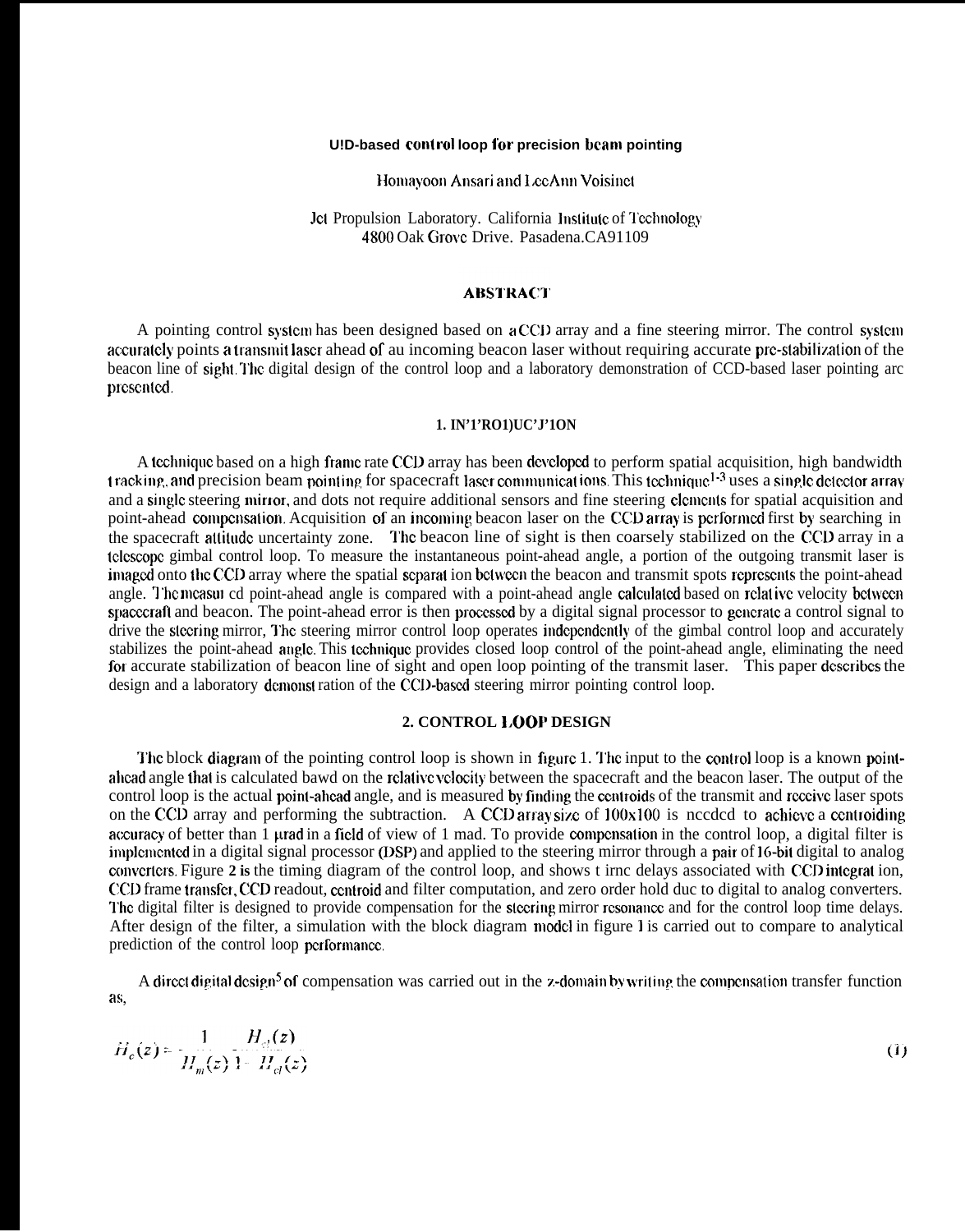where  $H_n(z)$  is transfer function of compensation,  $H_n(z)$  is the cascaded transfer function of steering mirror and all the loop dclays including zero order hold, and  $H_{\nu}(z)$  is the transfer function of the desired closed loop response. This method allows direct sclection of closed loop poles based on the desired C1osccI 100P bandwidth and stability margins, and subsequent dcrivation of the compensation transfer function needed 10 achieve the desired closed loop performance. The transfer function of the control loop disturbance rejection is given by,

 $\ddot{\phantom{a}}$ 

$$
H_{dr}(z) = \frac{1}{1 + H_c(z)H_m(z)}\tag{2}
$$

which is used to predict residual rms pointing crror duc to spacecraft platform jitter. A type 1 compensation filter was designed using this method for the CCD-based control loop for a sampling rate of 2KHz. This compensation will result in stable operation and  $\leq 1.5$  urad residual rms platform jitter assuming a typical spacecraft jitter environment similar to that of the 1 andsat spacecraft<sup>6,7</sup>. The performance predictions of the control loop with this design were verified by carrying, out a block diagram simulation.

# 4. DEMONSTRATION OF CCD-BASED POINTING

Pigurc 3 shows a simplified block diagram of the laboratory sclup used in the demonstration of CCD-based pointing control loop. The CCD camera hardware with interface to a digital signal processor (DSP) has been designed and built as described in reference [4]. A HeNe laser was used as the beacon and was imaged on the CCD camera after passing through a pair of one-dimensional steering mirrors to simulate platform jitter. A second HeNe laser was used as the transmit laser and was poinlcd by a General Scanning TABS 11 mirror and imaged on the CCD array. The transmit and laser spots each comprised about  $2x2$  pixels on the CCD array. The DSP processor was used to command the vertical and horizontal shifts in the CCD array, receive CCD pixel data in two 6x6 windows of interest around the transmit and beacon laser spots, perform centroiding on the pixel data, compute the mirror control signal, and drive the steering mirror. A pair of 16-bit digital to analog, converters with a voltage range of  $\pm 5$  volts were used to provide the mirror cent rol signal.

The focus of' the demonstration was to close the control loop by using optical feedback from the point-ahead angle. Therefore, t hc tclcscope gimbal control system, which will coarsely stabilize the receive line of sight within a 6x6 window of CCD array indcpcndcnlly of the s[ccring mirror control loop, has not yet been built and used in the demonstration. Instead, the effect of telescope gimbal was simulated by keeping the amplitude of beacon jitter within a 6x6 window on the CCD array. Closed loop control of the point-ahead angle was demonstrated by specifying a desired point-ahead angle, applying jitter to the beacon laser, and pointing of the transmit laser with the desired point-ahead angle. Performance characterization of the pointing control loop is in progress.

## **S. (:ONCJ ,US1ON**

in conclusion, the design of a laser pointing control loop based on a high frame rate CCL) array and a steering mirror was presented. The technique provides closed loop cent rol of the point-ahead angle, and uscs a single detector and a single steering mirror for precision beam pointing. A laboratory demonstration of the CCD-based pointing control loop was dcscribcd.

#### 6. ACKNOWLEDGMENTS

This work was carried out by the Jet Propulsion Laboratory, California Institute of Technology, under contract with the National Acronautics and Space Administration. The authors wish to thank S. Burusco, C. Chen, J. Lesh, and D. Russell for many useful discussions.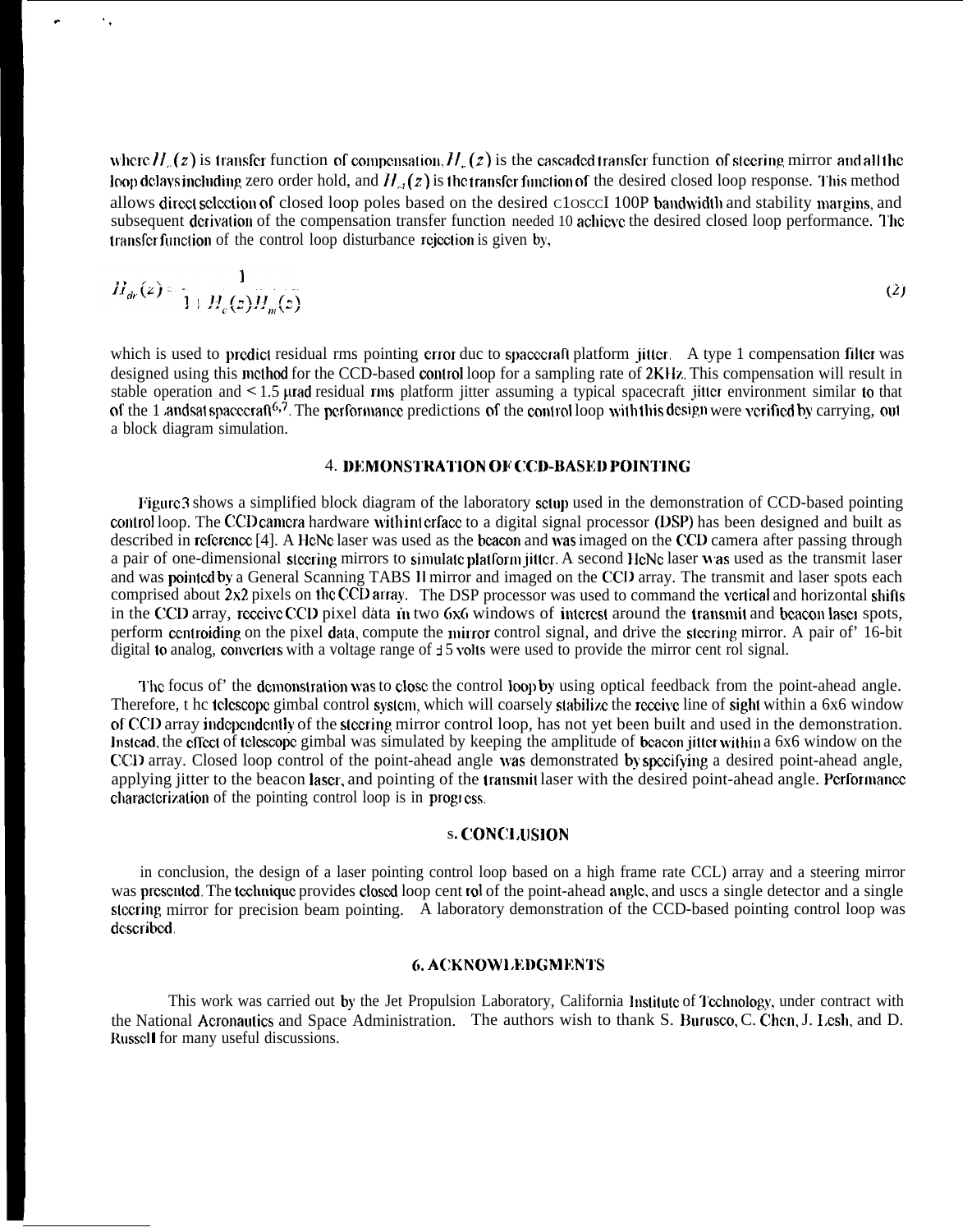# 7. REFERENCES

 $\ddot{\phantom{a}}$  ,

1. C. C. Chen, H. Ansari, and J. R. Lesh, "Precision beam pointing for laser communication system using a CCD-based tracker," OE/Acrospace 93, SPI E Proceedings, Vol. 1949-15, 1993.

2. C. C. Chen and J. R. Lesh, "Overview of the opt ical communications demonstrator," OF/Lase 94, SPIE Proceedings, Vol. 2123, 1994.

3. H. Ansari, "Digital control design of" a CCD-based tracking loop for precision beam pointing," OE/Lase 94, SPIE Proceedings, Vol. 2123, 1994.

4. H. Ansari and D. Russell, "Highly accurate tracking system for a laser communications link," OE/Aerospace sensing 94, SPIE Proceedings, Vol. 2221, 1994.

5. G.F. Franklin, J. D. Powell, and M.L. Workman, Digital Control of Dynamic Systems, Second Edition, Addison-Wesley, 1990.

6. "A Study to Define the Impact of Laser Communication Systems on their Host Spacecraft", Hughes Aircraft Co., Final Report NASA-CR-175272, 1984.

7. M. Wittig, L. Van Holtz, D.E.L. Tunbridge, H.C. Vermeulen, "in-Orbit Measurements of Microaccelerations of ESA's Communication Satellite 01 YMPUS", IJrcc-Space Laser Communication Technologies 11, SPIE Proceedings, vol. 1218, 1990.



Fig. 1Block diagram model of the CCD-based pointing cent rol loop.